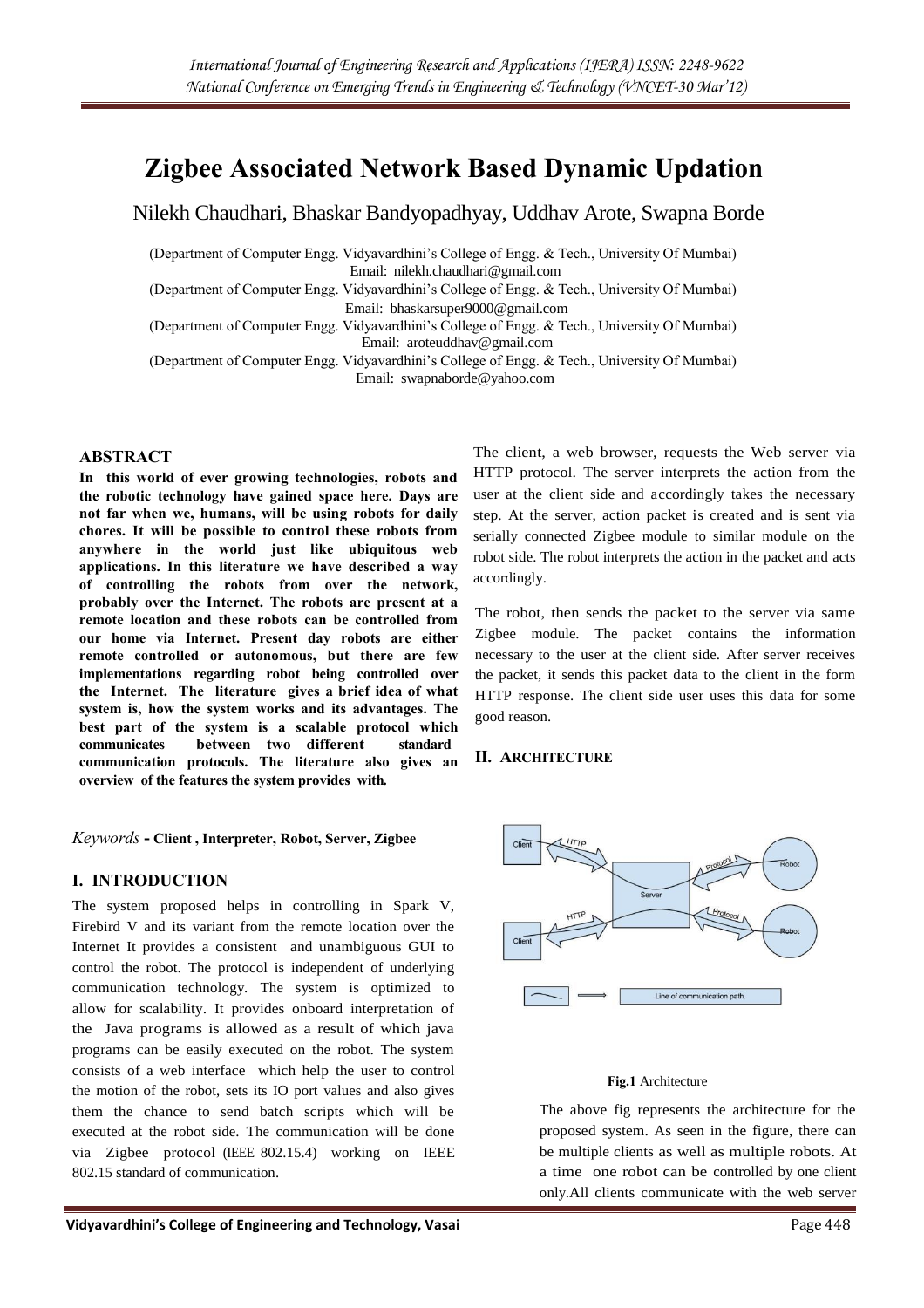using HTTP. The data packet is then propagated to the robot via designed protocol. The reverse communication from the robot to the client happens in the same way, from robot to web server via protocol and further from server to the client via HTTP. The practical implementation has been conceived by using Zigbee as the protocol of choice while communicating between server and robot. For this, a Zigbee module has been used at server side and robot side.

# **III. IMPLEMENTATION**

The implementation of the system consists of a server, one or more clients and one or more robots. The detailed explanation of each of these is given as under:

#### **Client**

.

The client consists of an HTML 5 compliant web br owser. No other added functionality is required at the client side. **Section I:**

It is aligned to the left of the user interface and contains 3 divisions as follows -

**Division 1:** It will contain the number of robots online and who have registered to the system.

**Division 2:** It will contain the robots which are currently in use. These robots cannot be utilized by the other users who try to use these robots

**Division 3:** It will contain the messages from the server.. **Section II:** It is aligned to the right of the user interface and contains 5 divisions as follows -

**Division 1:** It will contain the canvas which graphically

displays the position from the robot.

**Division 2 to Division 4**: It will contain the sensor values and distance vector received from the robot ,l ike IR sensors , distance sensors.

**Division 5:** It will contain the value related to the voltage of the battery set up on the robot.

**Section III:** It is in the middle of the user interface and contains tabs for various functionalities .The number of tabs is at least 3, as follows

**Tab 1 [Motion Control]:** It will help in controlling the motion of the robots using the key events .The velocity of the robots will also be controlled in this tab.

**Tab 2 [IO Port manipulation]:** It will help to manipulate the IO port values of the robots.

**Tab3 [Batch Processing]:** It will help the user to write batch scripts so that it can be executed on the robot.

#### **Server**

The server interfaces with both, the clients as well as the robot. PHP is used as the server-side scripting. A zigbee module is also connected to the server. A daemon service, programmed in C, runs on the server. The messages sent by various clients are buffered into a database by the daemon.

The buffered messages are sent serially to the zigbee module through the USBtty interface.

Code snippet shown below :

/\*Communication between Server Xbee and Robot Xbee`s\*/

```
main(
 ) 
 {
    Linked List L ;
    Thread T1 ;
    Thread T2 ;
    startThread(T1, L, 'createNode');
    startThread(T2, L, 'processNode');
    while(true); 
}
procedure createNode() 
{
    while(true) 
     {
```

```
if(dataAvailable())
```
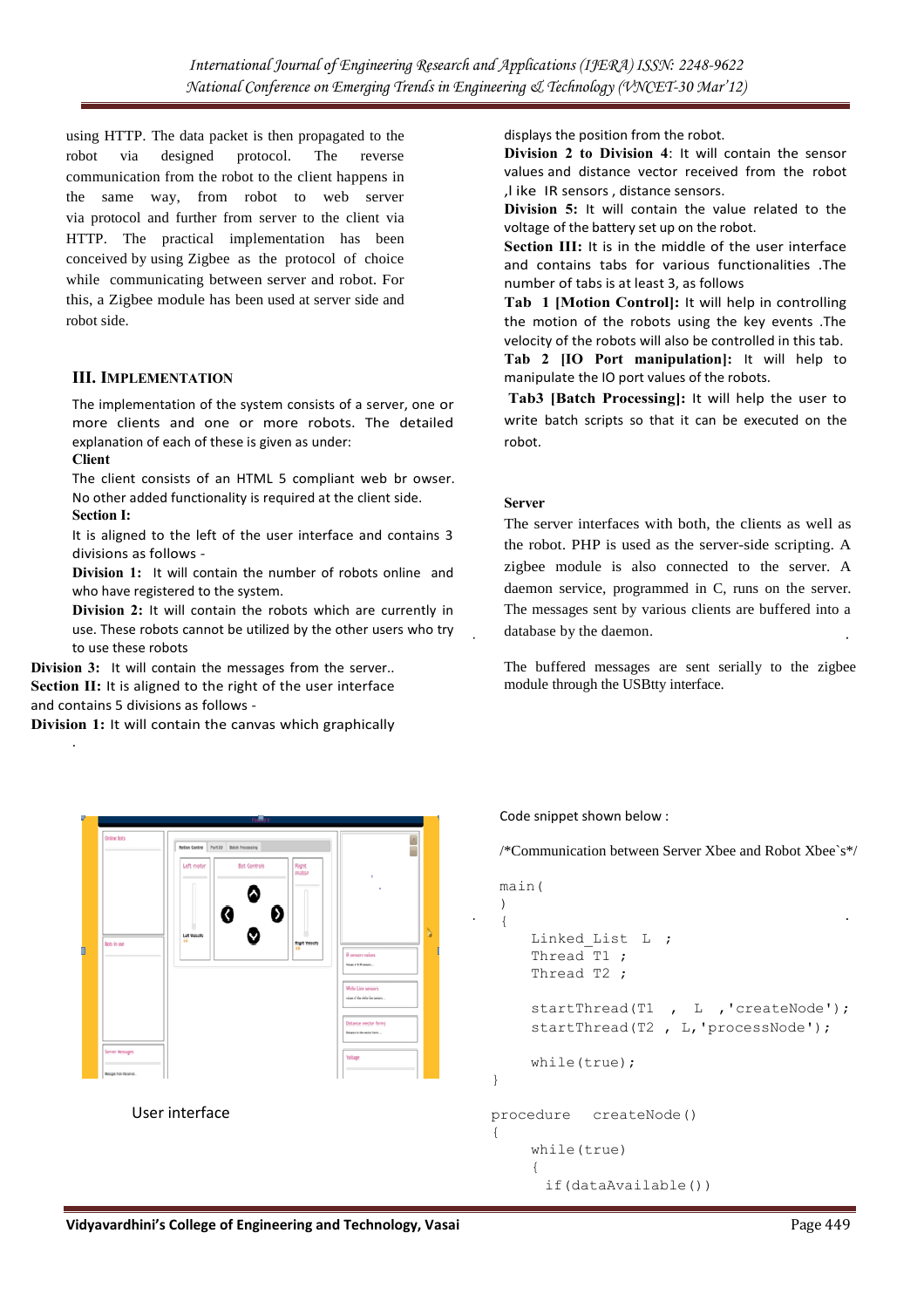```
{
  L.addNodeToLast(nextData()); 
}
    }
}
procedure 
processNode() 
{
while(true) 
{
data = L.first()process(data) ;
      L.removeFirst() ;
}
}
```
### **Robot**

Spark V has been used as the standard robotic platform for implementing this system. NanoVM interpreter has been used for interpreting the commands sent by the server.

# **IV. FEATURES**

#### **1. Graphical representation of robots**

The system attempts to show the real-time position of the bots with respect to a reference point in two dimensions. This is achieved by using vector math along with the timer and encoder inside the robot. The feedback obtained from robot regarding the encoder shaft gives an estimate of the distance and direction traversed by the robot. These values are then used to calculate the resultant vector and plot the position of the robot according to the equation,

The system uses HTML 5 canvas to render the position of the robots. This makes it easy to support operations like zooming and panning. The only requirement is for the browser used by the clients to support HTML 5.

#### **2. Robot Registration**

The proposed system supports many robots .The system knows about all these robots by the registration feature that has been included ,so that the clients come to know about the available of the robots.

In these the robot sends a ID packet to the Zigbee module attached to the server, as self identification. The server Zigbee module continuously senses as the TCP socket does. After the server receives the ID,it makes the entry into the MySQL database. The server after this acknowledges the request of the robot. Since the entry of the robot is made in the MySQL database, the robot name appears in the left column of the web UI.



The proposed system provides the feature of onboard java interpretation which use the concept the java virtual machine. The tiny version of virtual machine named NanoVM is used on the robot for interpreting the java program. Instead of regular C program here we use the java programs to specify robotic task.

We write the normal java program and upload it on the sever. The sever compiles the java program to create the CLASS file. The class file is converted into the internal file format of nanovm named .nvm file format. This converted file is then send to the robot using Zigbee module via bundles of packet. This packets are received on the robot & interpreted to perform the specified task.

# **4. Multiple clients**

The system is designed in such a way that multiple clients can use it at a same time. The client needs to register to the system before using it. After the user registers, he gets a user-ID and a password to login into the system. The user logs in and can find the available and busy robots from the web UI provided, the left column of the web UI.

The available robots are those which are free and can be used. The busy robots are those which are already in use by some other client.

The restriction on the clients is that, a single robot can be used by only one client. But a client can use multiple robots.

#### **5.Batch processing**

The proposed system provides this feature under the tab of

Batch Processing in the web UI. The main purpose of this feature is to execute bunch of task one after another instead of specifying them separately. These tasks are written in java , translated & send on the robot where they are interpreted by NanoVM. This feature can be useful for executing scripts, as well as saving and running entire bunch of statements written specifically for interfacing with custom hardware.

As the java code is compiled into bytecode by JVM, it guarantees machine independent optimization. Unfortunately the NanoVM implementation is not large enough to include a JIT compiler which could further optimize the bytecode at run-time.

# **3. Onboard Java interpretation**